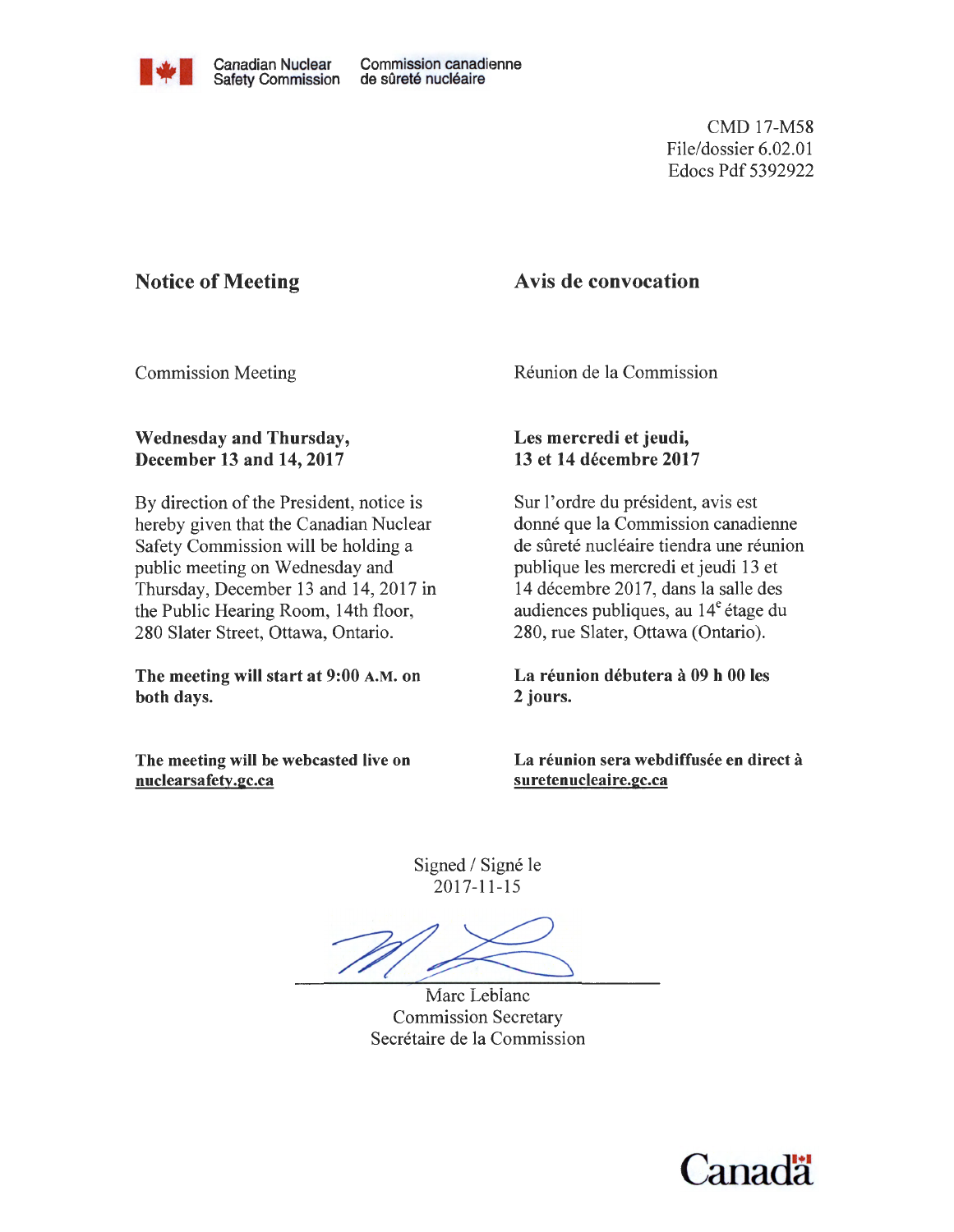#### **ITEMS ON THE AGENDA To be confirmed**

#### **December 13, 2017: 9:00 A.M.**

- Approval of the Agenda
- Approval of the Minutes of the October 11-12 and November 9, 2017 Commission Meetings

#### **Information Items:**

- Regulatory Oversight Report for Uranium and Nuclear Substance Processing Facilities in Canada: 2016
- Regulatory Oversight Report for Uranium Mines and Mills in Canada: 2016

#### **ITEMS À L'ORDRE DU JOUR À confirmer**

#### **Le 13 décembre 2017 : 09 h 00**

- Approbation de l'ordre du jour
- Approbation du procès-verbal des réunions de la Commission des 16-17 août et 9 novembre 2017

#### **Items d'information :**

- Rapport de surveillance réglementaire des installations de traitement de l'uranium et des substances nucléaires au Canada : 2016
- Rapport de surveillance réglementaire pour les mines et usines de concentration d'uranium au Canada : 2016

Closing of the meeting for December 13, 2017. The meeting will resume on December 14, 2017 at 9:00 a.m.

Clôture de la réunion pour le 13 décembre 2017. La réunion se poursuivra le 14 décembre 2017 à 9 h 00.